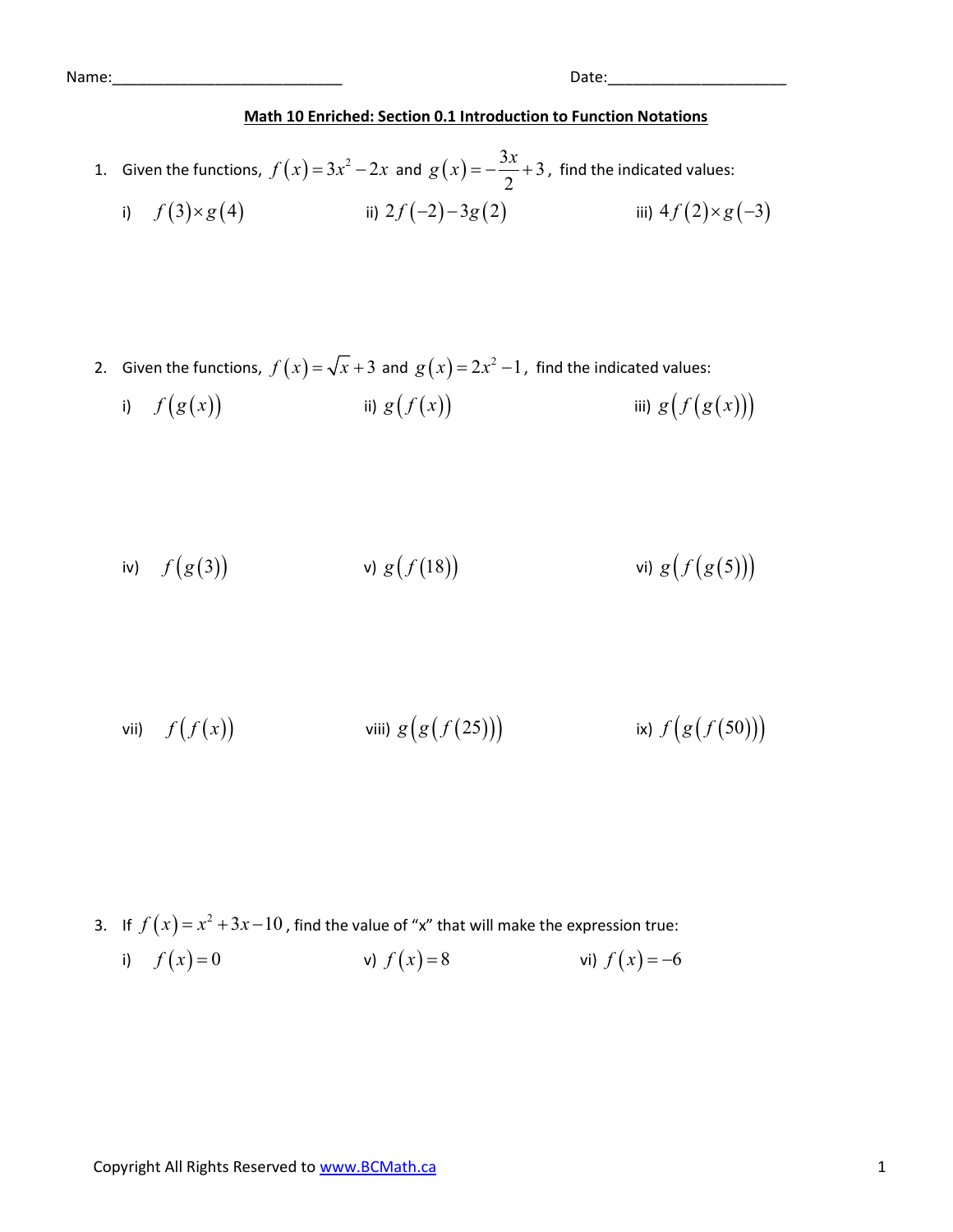4. Given the graph of  $f(x)$ , find the indicated values:



5. If  $f(x)=x^2-x+2$ ,  $g(x)=ax+b$ , and  $f(g(x))=9x^2-3x+2$ , determine all possible ordered pairs (a,b) which satisfy this relationship.

6. If  $f(x) = 2x-1$ , determine all real values of "x" such that  $(f(x))^{2} - 3f(x) + 2 = 0$ 

7. A function  $f(x)$  has the following three properties:

i)  $f(1)=1$ , ii)  $f(2x)=4f(x)+6$ , iii)  $f(x+2)=f(x)+12x+12$ Calculate the value of  $f(6)$ .

8. Give an example of a function  $g(x)$  such that the identity below is true for all values of "x" and "y"  $g(x+y) = g(x) + g(y)$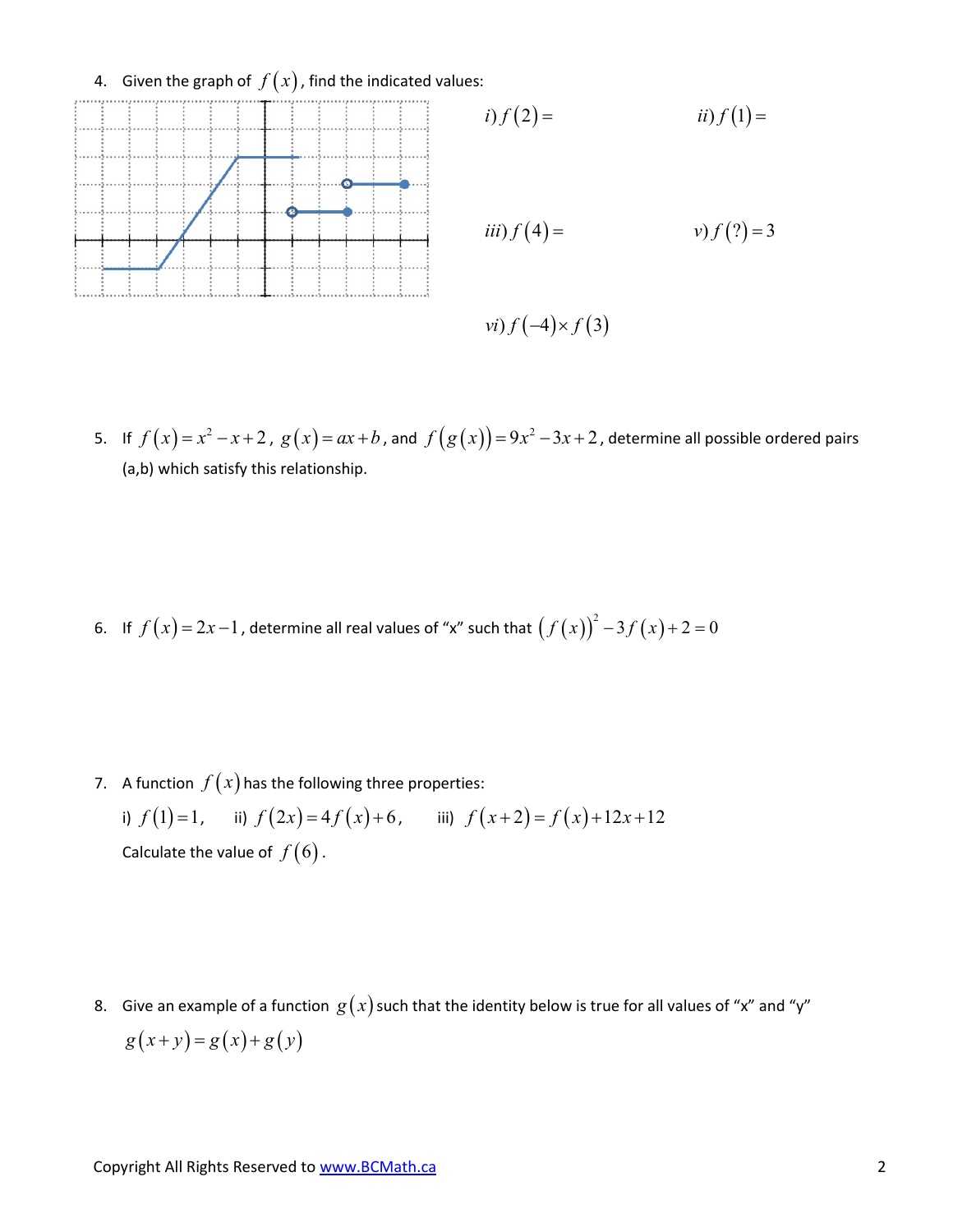9. Given the graph of  $f(x)$ , find the value of the following values:



- 10. Let  $f(x) = 2^{kx} + 9$ , where "k" is a real number. If  $f(3)$ :  $f(6) = 1:3$ , determine the value of  $f(9) - f(3)$ .
- 11. The function  $f(x)$  has the property that  $f(2x+3) = 2f(x)+3$  for all values of "x". If  $f(0) = 6$ , what is the value of  $f(9)$ ? 10. Let  $f(x) = 2^{kx} + 9$ , where "k" is a real number. If  $f(3): f(6) = 1:3$ , determine the value of  $f(9) - f(3)$ .<br>
11. The function  $f(x)$  has the property that  $f(2x+3) = 2f(x)+3$  for all values of "x". If  $f(0) = 6$ , what is the 11. The function  $f(x)$  has the property that  $f(2x+3) = 2f(x)+3$  for<br>the value of  $f(9)$ ?<br>12. Given the piece-wise function, what is the value of  $f(f(f(3)))$ ?<br> $(n) = \begin{cases} n^2 & \text{if } n \text{ is even} \\ n+1 & \text{if } n \text{ is odd} \end{cases}$ <br>13. The function "f 11. The function  $f(x)$  has the property that  $f(2x+3) = 2f(x)+3$  for all values of ";<br>
the value of  $f(9)$ ?<br>
12. Given the piece-wise function, what is the value of  $f(f(f(3)))$ ?<br>  $(n) = \begin{cases} n^2 & \text{if } n \text{ is even} \\ n+1 & \text{if } n \text{ is odd} \end{cases}$

$$
f(n) = \begin{cases} n^2 & \text{if } n \text{ is even} \\ n+1 & \text{if } n \text{ is odd} \end{cases}
$$

13. The function "f" is defined for integer values only and satisfies the following:

$$
f(n) = \begin{cases} n+2 & \text{if } n < 10 \\ f(n-2) & \text{if } n \ge 10 \end{cases}
$$